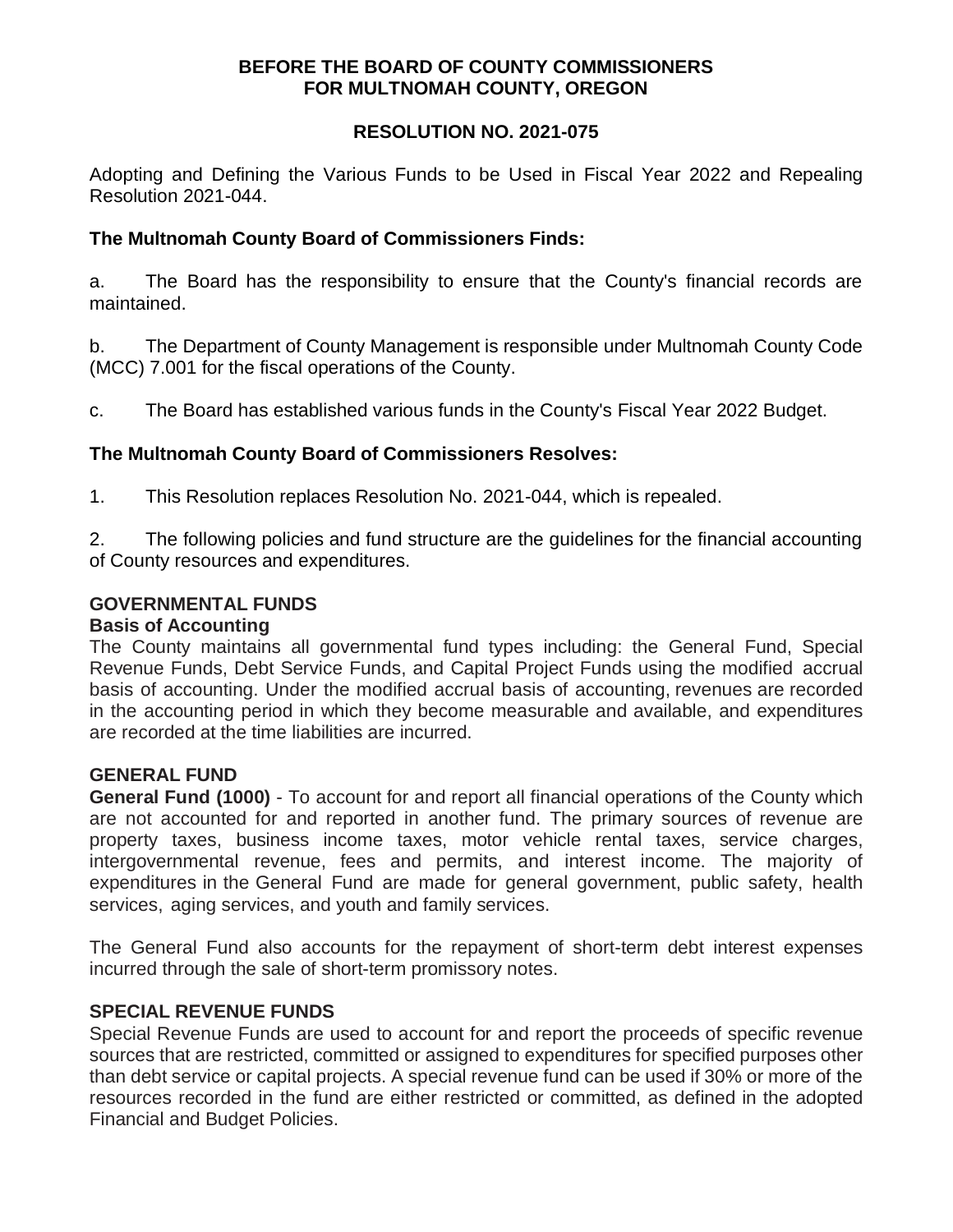**Road Fund (1501) -** In accordance with Oregon Revised Statutes (ORS) 366.739 - 366.774 and ORS 368.705, accounts for revenues primarily received from the state of Oregon motor vehicle fee apportionment, County gasoline taxes, federal reserve yield, and interest income. Expenditures are restricted by Article IX, Section 3A of the Constitution of the state of Oregon and consist of construction, repair, maintenance, and operations of public highways and roads.

**Bicycle Path Construction Fund (1503) -** Accounts for one percent of state of Oregon Motor Vehicle fees collected pursuant to ORS 366.514. Expenditures are restricted under Oregon law for bicycle path construction and maintenance.

**Recreation Fund (1504) -** The revenues are from the County Marine Fuel Tax. Under an intergovernmental agreement with Metro entered into in 1994, transferred revenues to Metro are restricted to be used for the purposes of development, administration, operation and maintenance of those County facilities transferred to Metro pursuant to this agreement.

**Federal/State Program Fund (1505) -** Accounts for the majority of grant restricted revenues and expenditures related to funding received from federal, state and local programs. The fund also includes some non-restricted operational revenues in the form of fees and licenses.

**County School Fund (1506) -** Accounts for Forest Reserve yield revenues received from the State pursuant to ORS 293.560 and 294.060. Expenditures are restricted per ORS 328.005 to 328.045 for distribution to County School districts.

**Animal Control Fund (1508) -** Accounts for revenues from dog and cat licenses and animal control fees per ORS 609.100. Cash transfers are made to the General Fund for animal services programs. The fund also contains donations that are restricted by the donors to be used for programs or projects related to Animal Services.

**Willamette River Bridges Fund (1509) -** Accounts for state of Oregon motor vehicle fees and County gasoline taxes. Restricted Federal and State revenue sharing funding is also recorded in the Willamette River Bridges Fund. Expenditures are for inspections and maintenance of County bridges.

**Library Fund (1510) -** Accounts for the Multnomah County Library operations. The principal source of revenue is reimbursement from the Library District (Fund 1520) pursuant to an intergovernmental agreement.

**Special Excise Tax Fund (1511) -** Accounts for a portion of the County's transient lodging taxes collected from all hotels and motels in the County and motor vehicle rental tax collected from rental agencies. Expenditures are restricted to the Convention Center, visitor development purposes, regional arts and culture purposes and other uses pursuant to MCC 11.300 through 11.499.

**Land Corner Preservation Fund (1512) -** Accounts for the collection of recording fees on real property transactions and surveying activities. Expenditures are made for the establishment, re-establishment, and maintenance of public comers of government surveys pursuant to ORS 203.148.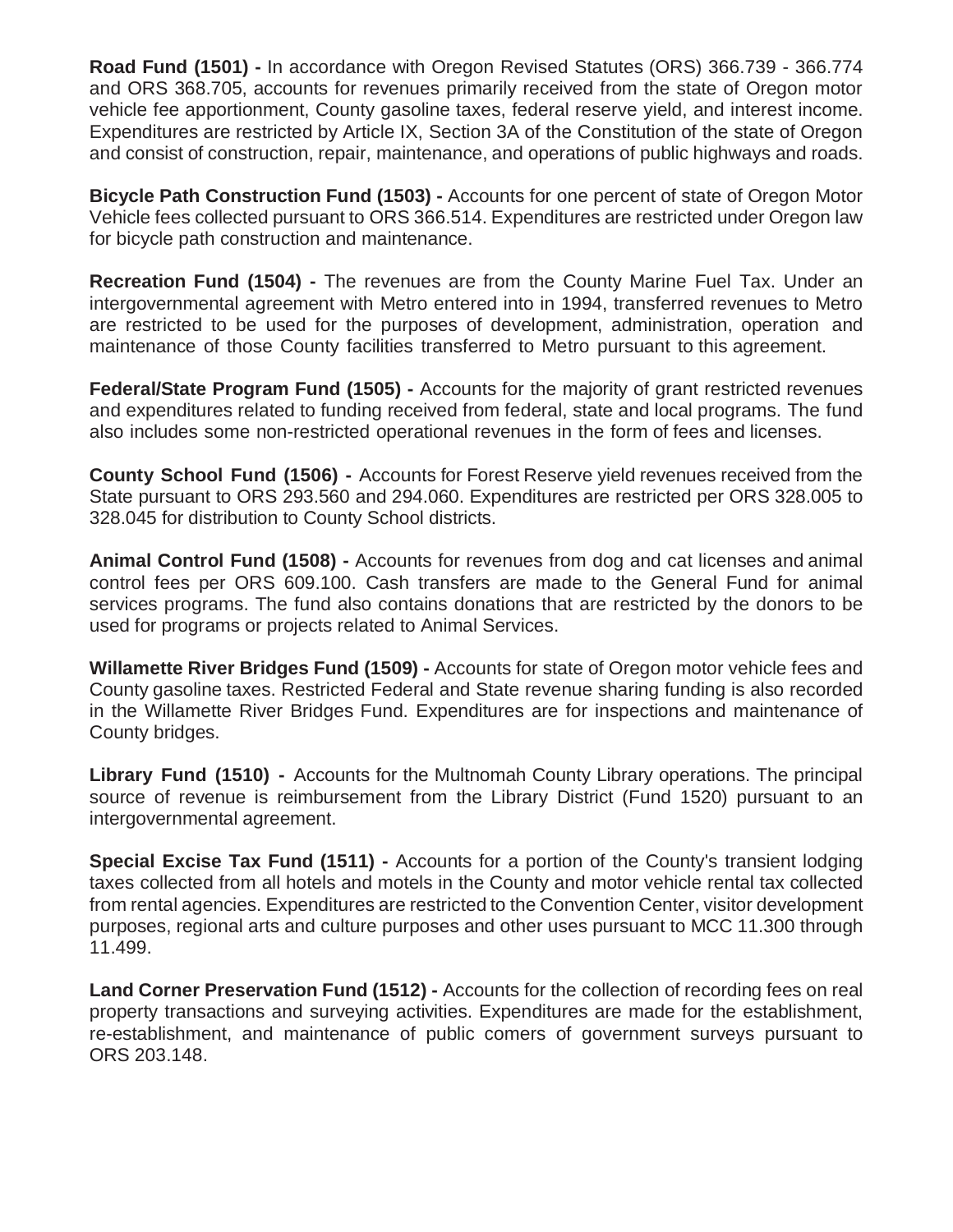**Inmate Welfare Fund (1513) -** Accounts for the proceeds from the sale of jail commissary items. Expenditures are made for food and supplies for inmates in County jails. Excess funds are used on inmate amenities such as recreation equipment for the institutions. Ending balances in this fund are committed per Board of County Commissioners Resolution 2011-035.

**Coronavirus (COVID-19) Response Fund (1515) –** Accounts for revenues and expenditures associated with the County's COVID-19 public health emergency response. Expenditures are restricted to public health services, behavioral health, medical services, human services, and measures taken to facilitate and comply with COVID-19 public health measures (e.g., care for homeless population). Revenues are primarily derived from Coronavirus Relief Fund (CARES Act), American Rescue Plan (ARPA), other COVID-19 relief grant funds, and FEMA.

**Justice Services Special Operations Fund (1516) -** Accounts for revenues and expenditures that are dedicated to Justice Services and Operations. Revenues are primarily from various fees and fines, including probation fees, criminal processing assessment fees, conciliation court fees, marriage license fees, ambulance franchise fees, forfeitures, video lottery, alarm permits, concealed weapon permits, gun ordinance fees and liquor license fees (ORS 471.166) collected for civil processing inspection. Where a County Ordinance or Board resolution restricts resources recorded in this fund, any remaining balances will be accounted for as committed. Any unrestricted ending balances will be transferred to the General Fund at year-end.

**Oregon Historical Society Levy Fund (1518) -** Accounts for the five year local option levy revenues collected on behalf of the Oregon Historical Society and four east county historical societies. The funding is passed through to support the history library, museum and educational programs.

**Video Lottery Fund (1519) –** Accounts for revenues received from the Oregon State Lottery. Expenditures are restricted to furthering economic development per House Bill 3188 passed during the 2011 Regular Session of the 76th Oregon Legislative Assembly.

**Library District Fund (1520) –** Accounts for revenues and expenditures of the Multnomah Library District. The primary source of revenue is property tax collections related to the permanent rate passed by the voters of Multnomah County for the creation of the Multnomah County Library District, effective July 1, 2013. Additional sources of revenue include fines and grants. The expenditures are made pursuant to an intergovernmental agreement for library services provided by Multnomah County Library. Library operations will continue out of the Library Fund (1510), with periodic reimbursements from the Library District Fund (1520) to the Library Fund (1510) per the intergovernmental agreement. (Also, this fund is reported as a blended component unit.)

**Supportive Housing Fund (1521) –** Accounts for revenues received from Visitors Facilities Trust Fund (Livability and Safety Support Services). Funds will be used for support services and programs for people experiencing homelessness, or who are at risk of becoming homeless, and services and programs addressing community livability and safety concerns associated with homelessness. Fund accounts for revenues and expenditures for supportive housing for those people experiencing homelessness. "HereTogether Program" revenues are derived from tax revenues passed through from Metro. Fund also accounts for proceeds from the disposition of the Wapato Facility in April 2018. Funds are earmarked for use in providing housing services and comprehensive housing stabilization strategies.

**Preschool for All Program Fund (1522) –** Accounts for revenues and expenditures for the County Preschool for All Program. The primary source of revenue is personal income tax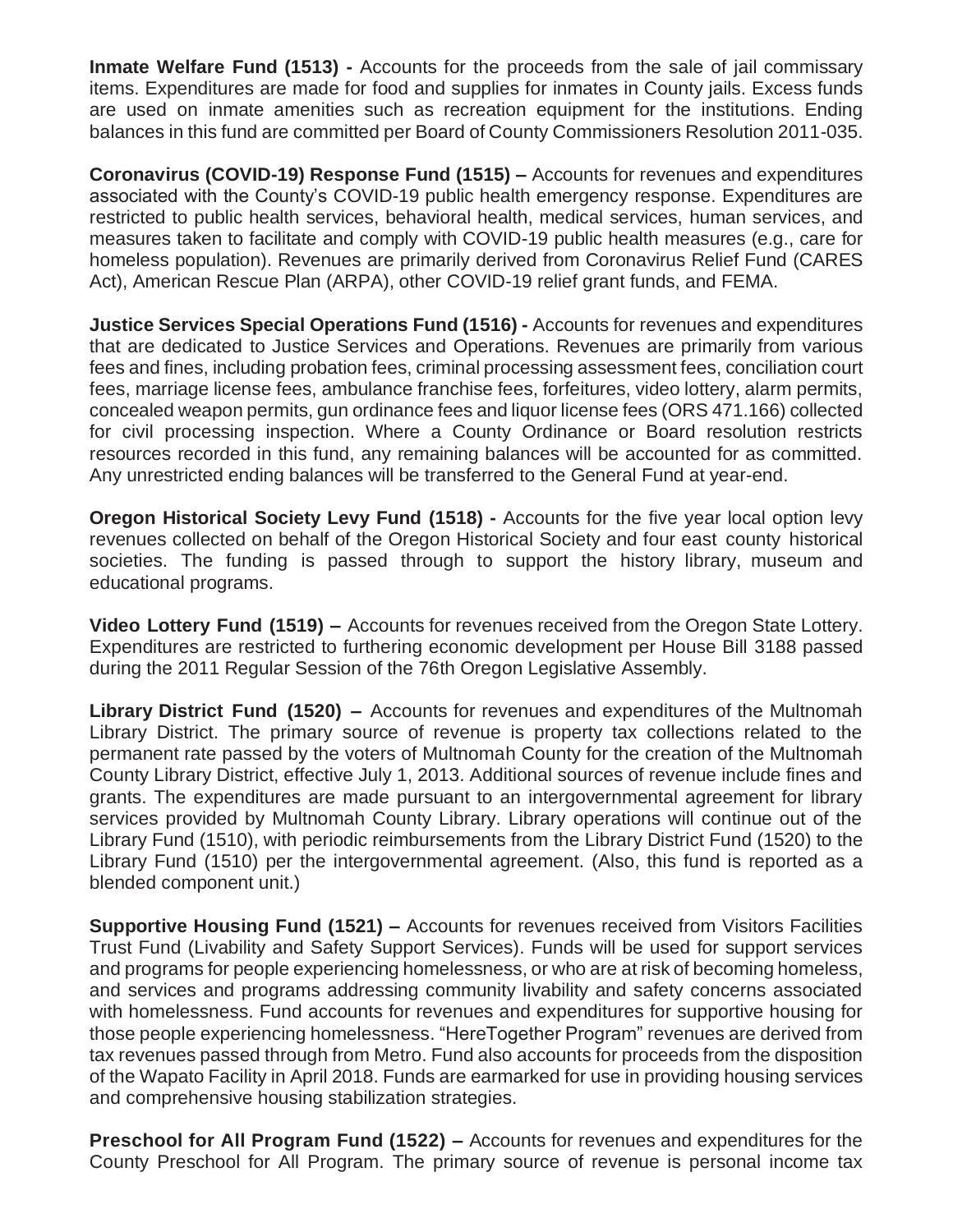collections related to Ballot Measure 26-214 passed by the voters of Multnomah County on November 3, 2020, and effective January 1, 2021. Revenues are dedicated to fund universal, tuition-free, voluntary, and high quality preschool education within Multnomah County.

## **DEBT SERVICE FUNDS**

Debt Service Funds are used to account for and report financial resources that are restricted, committed or assigned to expenditures for principal and interest and fees associated with servicing debt. Debt service funds should be used to report resources if legally mandated. Financial resources that are being accumulated for principal and interest maturing in future years also should be reported in debt service funds. Upon the repayment of principal and interest, any receipts remaining in the fund are returned to the originating jurisdiction or County General Fund.

**Capital Debt Retirement Fund (2002) -** Accounts for loans and full faith and credit obligation principal and interest payments for buildings and major pieces of equipment acquired by the issuance of Certificates of Participation or other financing arrangements. Revenues consist of service reimbursements and cash transfers from other County funds.

**General Obligation Bond Fund (2003) -** This fund accounts for the payment of principal and interest on General Obligation (GO) Bonds. The GO Bond Fund accounts for Series 2021 Library Bonds to expand, renovate, construct library branches/facilities, and improve safety. Proceeds are derived from property taxes and interest earned on the cash balances.

**PERS Bond Sinking Fund (2004) -** Accounts for the principal and interest payments on pension obligation revenue bonds issued to retire the County's PERS unfunded actuarial accrued liability. The revenues are derived from charge backs to departments based on their departmental payroll costs.

# **CAPITAL PROJECTS FUNDS**

Capital Projects Funds are used to account for and report financial resources that are restricted, committed or assigned to expenditures for capital outlays including the acquisition or construction of capital facilities and other capital assets. Capital outlays financed from general obligation bond proceeds should be accounted for in a capital project fund. Upon completion of a capital project that required financing, any remaining cash is transferred to the Debt Service Fund to retire debt associated with the construction or acquisition of designated capital assets or to the originating source of the funds.

**Downtown Courthouse Capital Fund (2500) -** Accounts for expenditures for the planning and construction of a new downtown County courthouse. Resources in the fund are derived from the state of Oregon, debt issuance, and other financing proceeds.

**Asset Replacement Revolving Fund (2503) -** Accounts for expenditures for small capital assets/equipment that might otherwise need to be acquired through the issuance of debt. Resources in the fund are derived from one-time revenue available in FY2015. Expenditures will be reimbursed over time by loan payments charged to the budgets of programs for which the assets are purchased.

**Library Capital Construction Fund (2506) -** Accounts for the capital improvement project fees collected from County Libraries (1510) to provide for needed capital projects for the Library District (1520). Expenditures are made for capital improvements and acquisitions for the Library District. This fund was created in order to segregate capital activity for the Library District from the general government capital activity.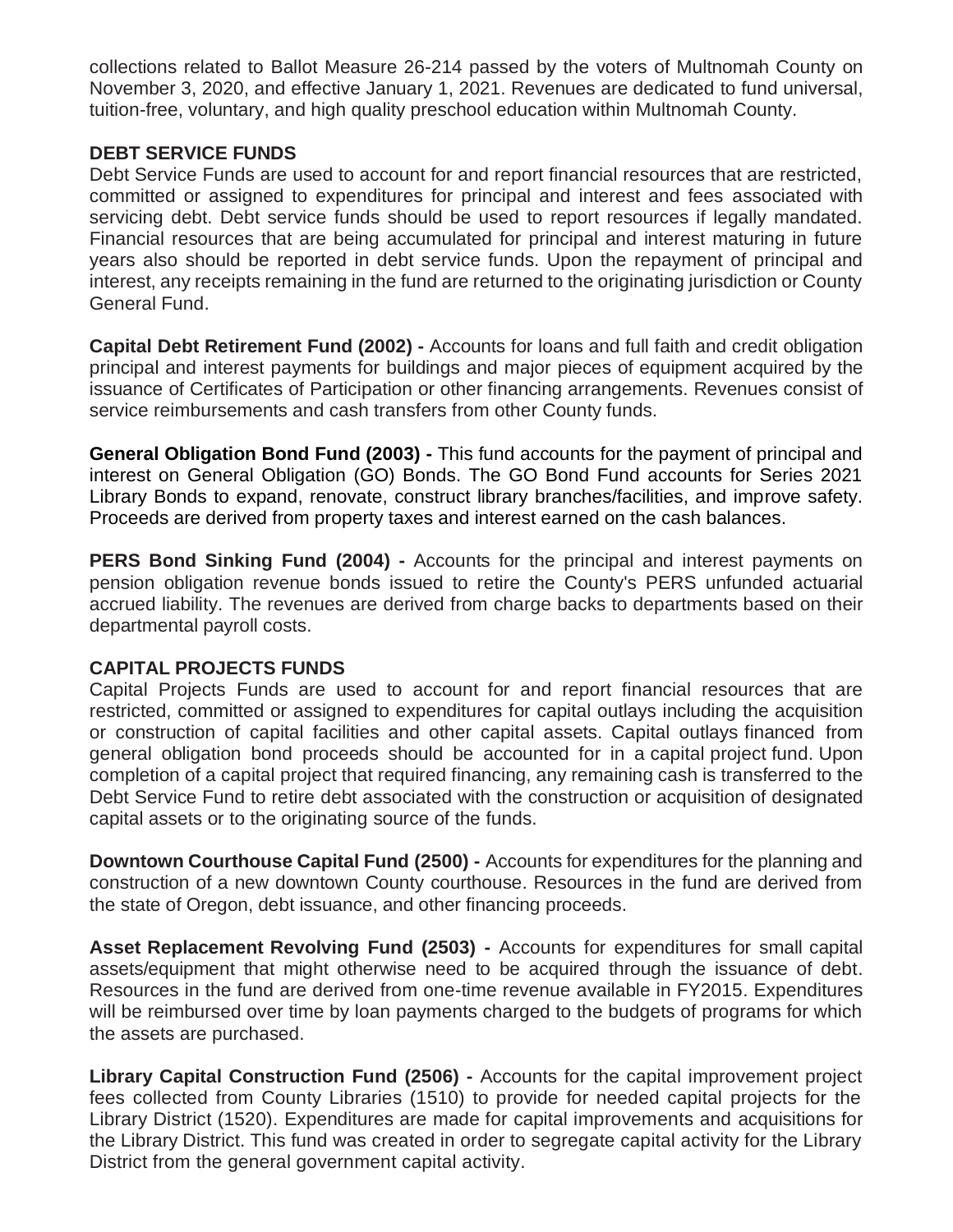**Capital Improvement Fund (2507) -** Accounts for the proceeds derived from the sale of unrestricted property, interest income, and any service reimbursement or operating revenue from leased facilities. Expenditures are made for capital acquisitions or for the retirement of lease/purchases. Authorized by Board Resolution 99-144.

**Information Technology Capital Fund (2508) -** Accounts for expenditures for Information Technology capital projects. Resources are derived from transfers from Information Technology Fund (3503) and County General Fund.

**Asset Preservation Fund (2509) -** Accounts for expenditures for building scheduled maintenance projects such as boiler replacement, carpet replacement, roof replacement etc. This fund was established and is being maintained to provide prospective maintenance and not deferred maintenance. Resources are derived from an asset preservation fee that is part of the facilities charges assessed to building tenants.

**Health Headquarters Capital Fund (2510) -** Accounts for expenditures for construction of a new Health Department's headquarters and clinic facility. Resources in this fund are derived from tax increment financing (TIF) and debt issuance.

**Sellwood Bridge Replacement Fund (2511) -** Accounts for expenditures for construction and replacement of the Sellwood Bridge. Resources are derived from Vehicle Registration Fee, city of Portland, Clackamas County, state of Oregon and federal funds, debt issuance or other financing proceeds.

**Hansen Building Replacement Fund (2512) -** Accounts for expenditures for planning, relocation, and construction of new County Sheriff's Office operation facility. Resources are derived from debt issuance or other financing proceeds.

**Burnside Bridge Fund (2515) –** Accounts for expenditures for rehabilitating or replacing the Burnside Bridge. Resources are derived from Vehicle Registration Fee (ORS 803.420). It is anticipated that a consortium of federal, state, and regional agencies, including Multnomah County, will fund the future environmental study, final design, and construction efforts.

**Behavioral Health Resource Center Capital Fund (2516) –** Accounts for expenditures for the planning and construction of a behavioral health resource center. The principal resources in the fund are derived from County General Fund.

**Multnomah County Library Capital Construction Fund (2517) –** Accounts for expenditures for the planning, renovation, and construction of certain library facilities as approved by Multnomah County voters on November 3, 2020, as Ballot Measure 26-211. Resources are derived from debt issuance and interest from bond proceeds.

## **PROPRIETARY FUNDS**

## **Basis of Accounting**

The County maintains all Proprietary Fund types including: Enterprise Funds and Internal Service Funds using the full accrual basis of accounting. Under the full accrual basis of accounting, revenues are recorded at the time they are earned, and expenses are recorded at the time liabilities are incurred.

Internal Service Funds are entirely or predominantly self-supporting through user charges, operating earnings, or transfers from other funds. These funds, authorized under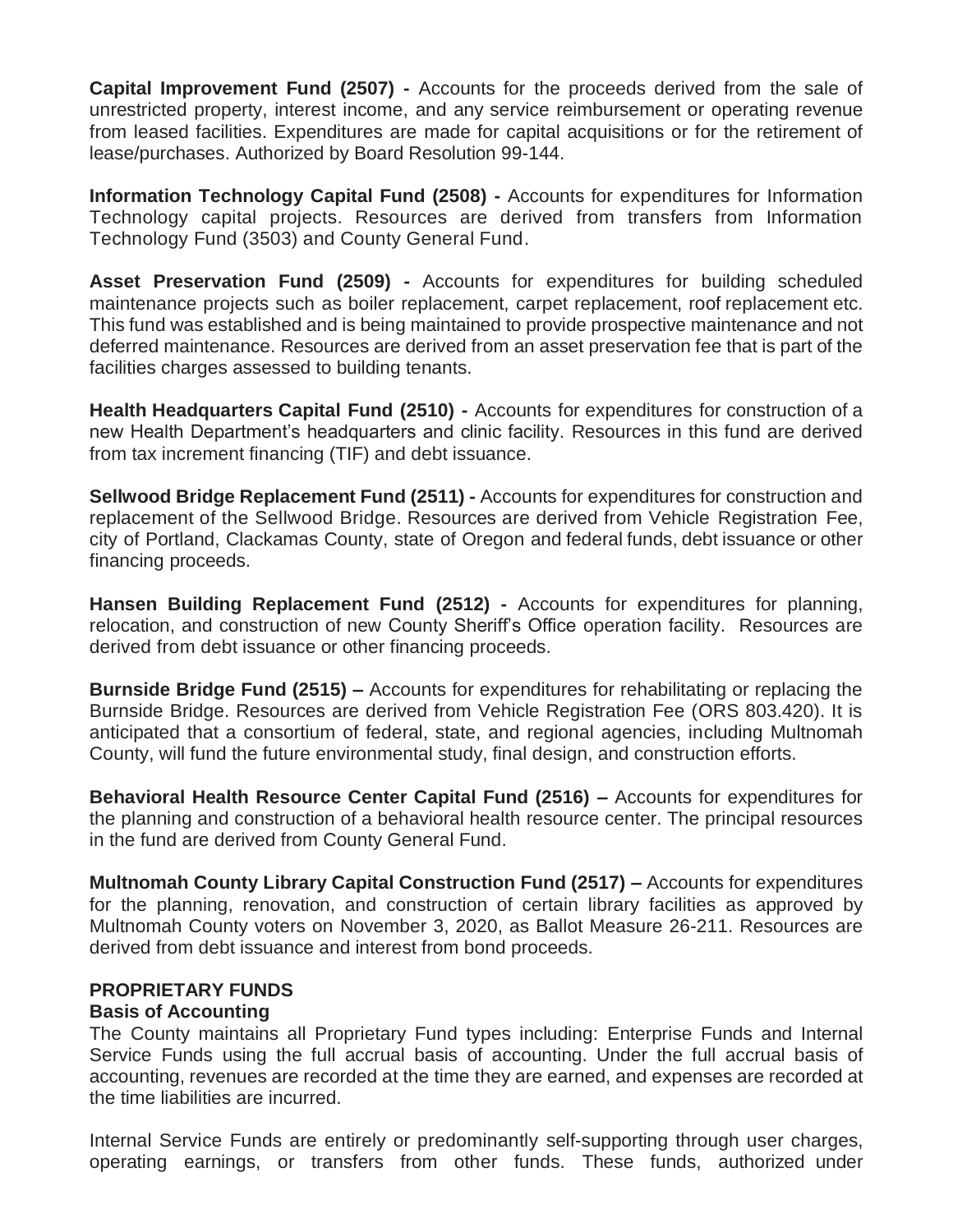ORS 294.343, are considered to have indefinite life. In the event the fund is discontinued, any excess funds would be returned to the originating jurisdictions or other County funds.

# **ENTERPRISE FUNDS**

**Dunthorpe-Riverdale Service District No. 1 Fund (3000) -** Accounts for the operations of the sanitary sewer system in southwest unincorporated Multnomah County. (Also reported as a blended component unit.)

**Mid County Service District No. 14 Fund (3001) -** Accounts for the operations of street lights throughout unincorporated Multnomah County. (Also reported as a blended component unit.)

**Behavioral Health Managed Care Fund (3002) -** Accounts for all financial activity associated with the State of Oregon's required behavioral health capitated services. This includes payments to providers with whom the County contracts for services. Revenues are fee for service payments from the State of Oregon to Multnomah County.

**Health Department FQHC Fund (3003**) – Accounts for revenues and expenditures for the County's Community Health Center Program. The Community Health Centers are community based, patient governed organizations that provide comprehensive primary care and preventative care, including health, oral health, and mental health/substances abuse services. The primary source of revenue is the Consolidated Health Centers 330 grant, medical fees (e.g. Medicaid and Medicare), third party reimbursements, and other State and local program income. All program income is restricted to uses that further the objectives of the Community Health Center.

# **INTERNAL SERVICE FUNDS**

**Risk Management Fund (3500) -** Accounts for all internal service reimbursements, revenues, and expenses associated with the County's insurance requirements and administration of workers' compensation, general liability, tort, auto, property, employee medical, dental, vision, life and long-term disability claims and insurance, employee benefits, health promotion, other post-employment benefit obligations, and unemployment insured and self-insured programs pursuant to MCC 7.101.

**Fleet Management Fund (3501) -** Accounts for internal service reimbursements, revenues and expenses associated with the administration and operation of the County's motor vehicle fleet.

**Fleet Asset Replacement Fund (3502) -** Accounts for internal service reimbursements, revenues and expenses associated with the replacement of County owned vehicles and equipment.

**Information Technology Fund (3503) -** Accounts for internal service reimbursements, revenues and expenses associated with the administration and operation of the County's data processing and telephone services operations. This fund includes replacement and upgrade of personal computers, standard software suite common to all County users and telephone equipment.

**Mail Distribution Fund (3504) -** Accounts for internal service reimbursements, revenues and expenses associated with the administration and operation of the County's U.S. Mail, internal distribution and delivery, and records management.

**Facilities Management Fund (3505) -** Accounts for internal service reimbursements,